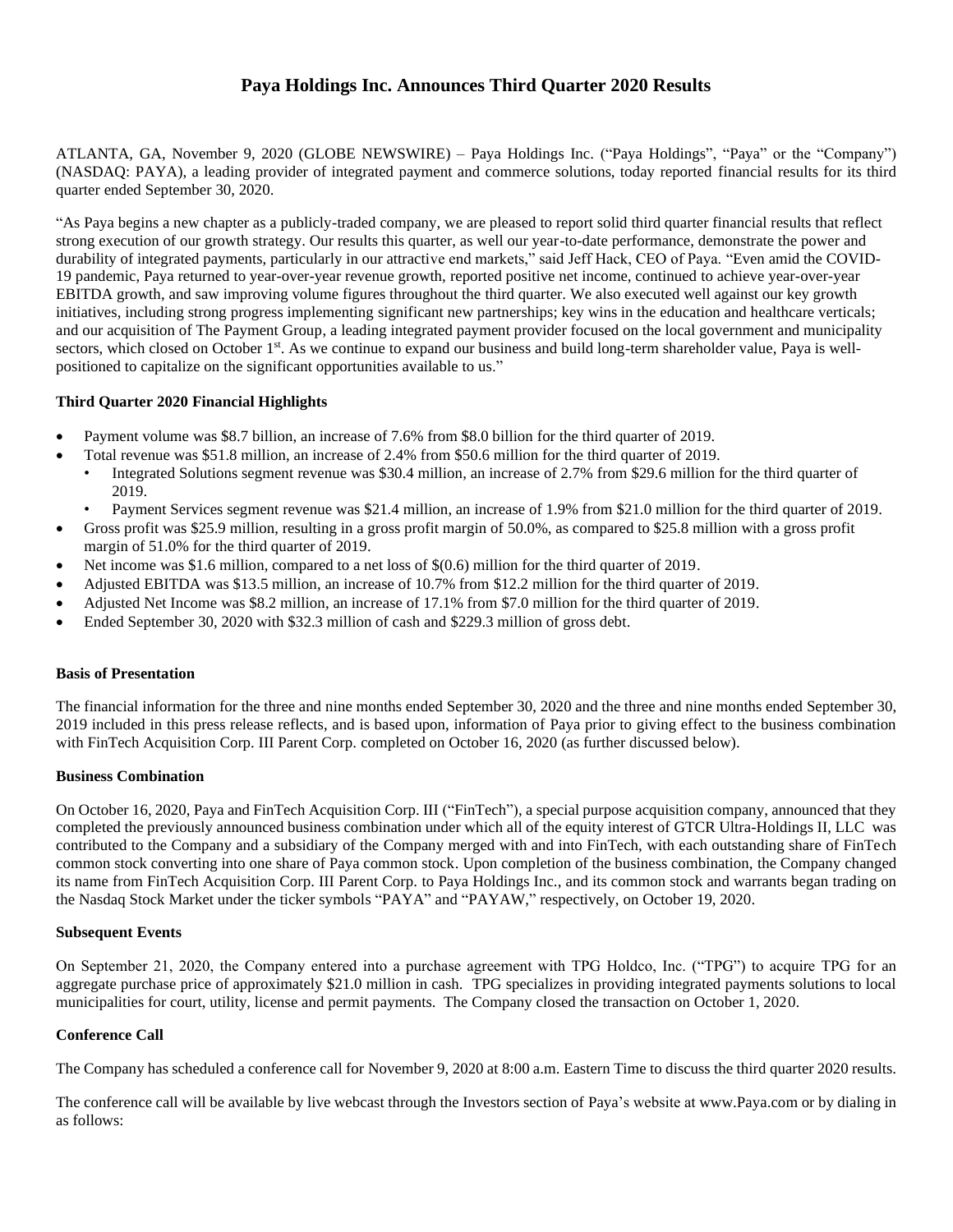Domestic: 1-833-665-0668 International: 1-914-987-7320 Conference ID: 4674947

Please register for the webcast or dial into the conference call approximately 15 minutes prior to the scheduled start time.

A replay of the conference call will be available for approximately 30 days and can be accessed through the Investors section of Paya's website or by dialing 1-855-859-2056 (for Domestic callers), or 1-404-537-3406 (for International callers), with passcode 4674947.

### **About Paya**

Paya is a leading provider of integrated payment and frictionless commerce solutions that help customers accept and make payments, expedite receipt of money, and increase operating efficiencies. The company processes over \$30 billion of annual payment volume across credit/debit card, ACH, and check, making it a top 20 provider of payment processing in the US and number 6 overall in e-Commerce. Paya serves more than 100,000 customers through over 2,000 key distribution partners focused on targeted, high growth verticals such as healthcare, education, non-profit, government, utilities, and other B2B goods and services. The business has built its foundation on offering robust integrations into front-end CRM and back-end accounting systems to enhance customer experience and workflow. Paya is headquartered in Atlanta, GA, with offices in Reston, VA, Fort Walton Beach, FL, Dayton, OH, Mt. Vernon, OH and Dallas, TX.

# **Cautionary Statement Regarding Forward Looking Statements**

Certain statements made in this press release are "forward looking statements" within the meaning of the "safe harbor" provisions of the United States Private Securities Litigation Reform Act of 1995. When used in this press release, the words "anticipate," "believe," "continue," "could," "estimate," "expect," "intend," "may," "might," "plan," "possible," "potential," "predict," "project," "should," "would," "will," "approximately," "shall" and similar expressions may identify forward-looking statements, but the absence of these words does not mean that a statement is not forward-looking. These forward-looking statements are not guarantees of future performance, conditions or results, and involve a number of known and unknown risks, uncertainties, assumptions and other important factors, many of which are outside our control, that could cause actual results or outcomes to differ materially from those discussed in the forward-looking statements. Forward-looking statements in this press release may include, for example, statements about the benefits of the Business Combination and the future financial performance.

The forward-looking statements contained in this press release are based on our current expectations and beliefs concerning future developments and their potential effects on us. You should not place undue reliance on such statements as we cannot assure you that future developments affecting us will be those that we have anticipated. These forward-looking statements involve a number of risks, uncertainties (some of which are beyond our control) or other assumptions that may cause actual results or performance to be materially different from those expressed or implied by these forward-looking statements. Should one or more of these risks or uncertainties materialize, or should any of our assumptions prove incorrect, actual results may vary in material respects from those projected in these forward-looking statements. Some factors that could cause actual results to differ include, but are not limited to: exposure to economic conditions and political risk affecting the consumer loan market and consumer and commercial spending; the impacts of the ongoing COVID-19 coronavirus pandemic and the actions taken to control or mitigate its spread (which impacts are highly uncertain and cannot be reasonably estimated or predicted at this time); the ability to recognize the anticipated benefits of the Transactions, which may be affected by, among other things, competition, and the ability of the combined business to grow and manage growth profitably; changes in applicable laws or regulations; changes in the payment processing market in which Paya competes, including with respect to its competitive landscape, technology evolution or regulatory changes; changes in the vertical markets that Paya targets; risks relating to Paya's relationships within the payment ecosystem; risk that Paya may not be able to execute its growth strategies, including identifying and executing acquisitions; risks relating to data security; changes in accounting policies applicable to Paya; the risk that Paya may not be able to develop and maintain effective internal controls and other risks and uncertainties.

We undertake no obligation to update or revise any forward-looking statements, whether as a result of new information, future events or otherwise, except as may be required under applicable securities laws.

### **(1) Non-GAAP Financial Measures**

This press release contains historical non-GAAP financial measures including Payment volume, Adjusted EBITDA, Reconciliation of Net income, (loss) to Adjusted Net Income, Segment gross profit (revenue less cost of services excluding depreciation and amortization) and Segment gross profit margin. Reconciliations of these measures to the most directly comparable GAAP financial measures are contained herein. To the extent required, statements disclosing the definitions, utility and purposes of these measures are also set forth herein.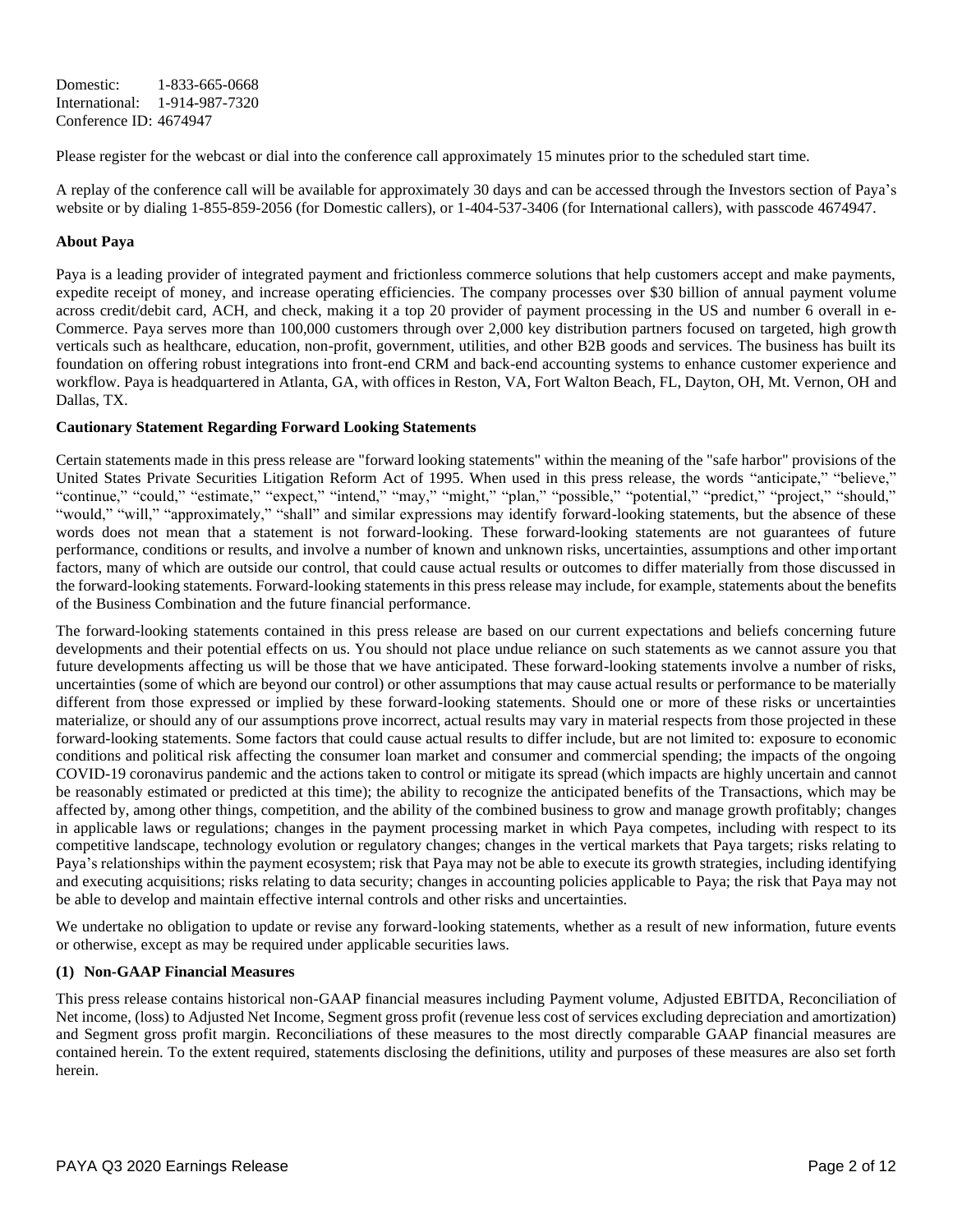We have included Payment volume, Adjusted EBITDA, Reconciliation of Net income, (loss) to Adjusted Net Income, Segment gross profit (revenue less cost of services excluding depreciation and amortization) and Segment gross profit margin, which are measurements not calculated in accordance with US GAAP, in the discussion of our financial results because they are key metrics used by management to assess financial performance.

#### Definitions:

Payment volume is defined as the total dollar amount of all payments processed by our customers through our services.

Gross profit represents revenue less cost of services excluding depreciation and amortization.

Segment gross profit represents segment revenue less cost of services excluding depreciation and amortization.

Segment gross profit margin represents segment gross profit as a percentage of total segment revenue.

Adjusted EBITDA represents earnings before interest expense, income taxes, depreciations, and amortization, or EBITDA and further adjustments to EBITDA to exclude certain non-cash items and other non-recurring items that management believes are not indicative of ongoing operations to come to Adjusted EBITDA.

Adjusted Net Income represents net income (loss) adjusted to exclude amortization and certain non-cash items and other non-recurring items that management believes are not indicative of ongoing operations to come to Adjusted Net Income.

### Utility and Purposes:

The Company discloses EBITDA, Adjusted EBITDA, and Adjusted Net Income because these non-GAAP measures are key measures used by its management to evaluate our business, measure its operating performance and make strategic decisions. We believe EBITDA, Adjusted EBITDA, and Adjusted Net Income are useful for investors and others in understanding and evaluating our operations results in the same manner as its management. However, EBITDA, Adjusted EBITDA, and Adjusted Net Income are not financial measures calculated in accordance with GAAP and should not be considered as a substitute for net income, income before income taxes, or any other operating performance measure calculated in accordance with GAAP. Using these non-GAAP financial measures to analyze our business would have material limitations because the calculations are based on the subjective determination of management regarding the nature and classification of events and circumstances that investors may find significant. In addition, although other companies in our industry may report measures titled EBITDA, Adjusted EBITDA, and Adjusted Net Income or similar measures, such non-GAAP financial measures may be calculated differently from how we calculate non-GAAP financial measures, which reduces their overall usefulness as comparative measures. Because of these limitations, you should consider EBITDA, Adjusted EBITDA and Adjusted Net Income alongside other financial performance measures, including net income and our other financial results presented in accordance with GAAP.

### **Investor Contact:**

Matt Humphries, CFA Head of Investor Relations matt.humphries@paya.com

### **Media Contact:**

Kerry Close 212-784-5717 [kclose@groupgordon.com](mailto:kclose@groupgordon.com)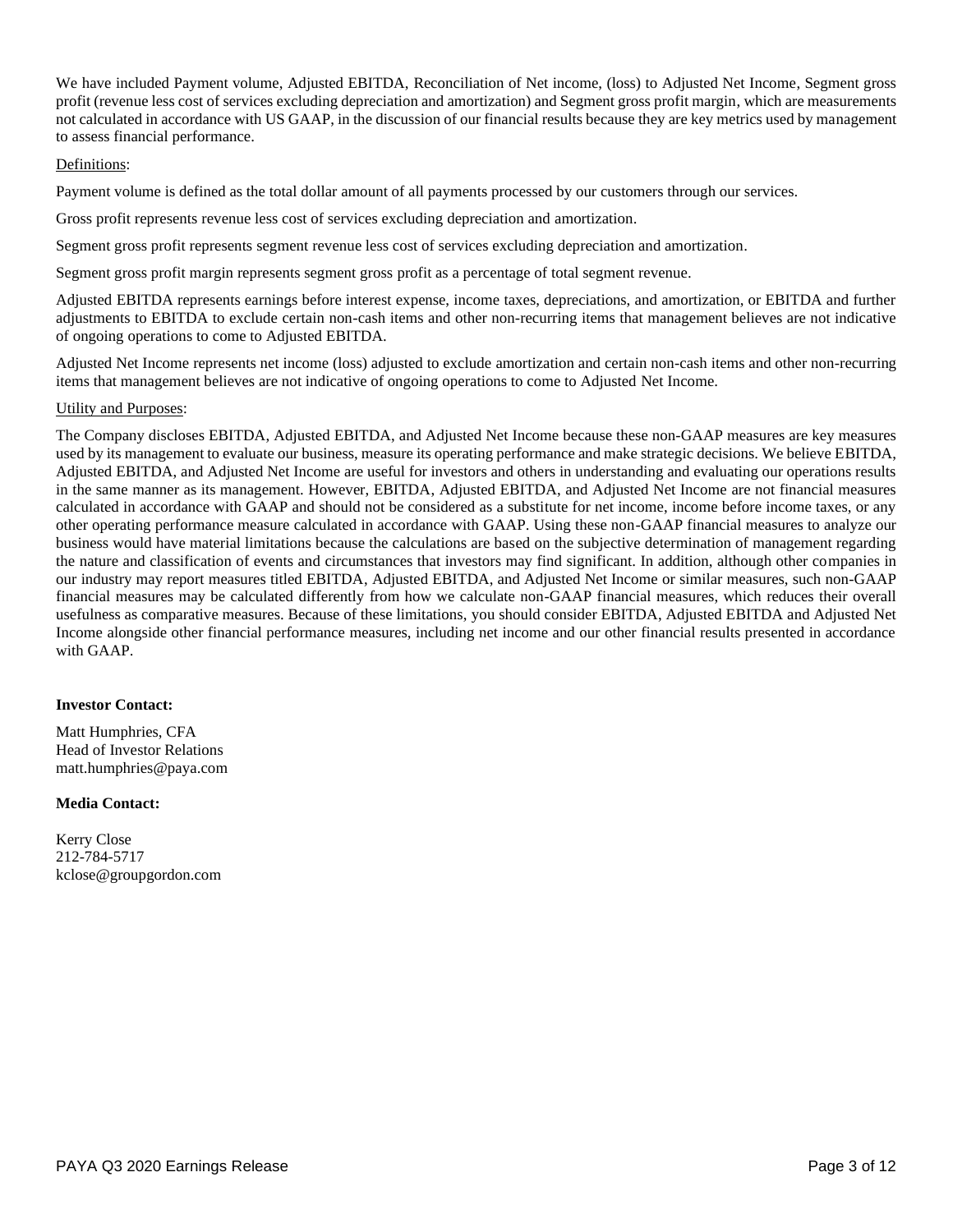### **Paya Holdings Inc. Consolidated Statements of Operations (\$ in millions) (unaudited)**

|                                                             | Three Months Ended September 30, | <b>Change</b> |    |        |               |
|-------------------------------------------------------------|----------------------------------|---------------|----|--------|---------------|
|                                                             | 2020                             | 2019          |    | Amount | $\frac{0}{0}$ |
| Revenue                                                     | \$<br>51.8                       | \$<br>50.6    | \$ | 1.2    | 2.4%          |
| Cost of services exclusive of depreciation and amortization | (25.9)                           | (24.8)        |    | (1.1)  | 4.4%          |
| Selling, general $\&$ administrative expenses               | (14.0)                           | (16.3)        |    | 2.3    | $-14.1%$      |
| Depreciation and amortization                               | (6.0)                            | (5.8)         |    | (0.2)  | 3.4%          |
| Income from operations                                      | 5.9                              | 3.7           |    | 2.2    | 59.5%         |
| Other income (expense)                                      |                                  |               |    |        |               |
| Interest expense                                            | (4.1)                            | (5.1)         |    | 1.0    | $-19.6%$      |
| Other income (expense)                                      |                                  | 0.7           |    | (0.7)  | NM            |
| Total other expense                                         | (4.1)                            | (4.4)         |    | 0.3    | $-6.8\%$      |
| Income (loss) before income taxes                           | 1.8                              | (0.7)         |    | 2.5    | NM            |
| Income tax benefit (expense)                                | (0.2)                            | 0.1           |    | (0.3)  | NM            |
| Net income (loss)                                           | 1.6                              | (0.6)         | \$ | 2.2    | <b>NM</b>     |

|                                                             | Nine Months Ended September 30, | <b>Change</b> |    |        |               |
|-------------------------------------------------------------|---------------------------------|---------------|----|--------|---------------|
|                                                             | 2020                            | 2019          |    | Amount | $\frac{0}{0}$ |
| Revenue                                                     | \$<br>152.0                     | \$<br>152.2   | \$ | (0.2)  | $-0.1%$       |
| Cost of services exclusive of depreciation and amortization | (75.3)                          | (76.0)        |    | 0.7    | $-0.9\%$      |
| Selling, general & administrative expenses                  | (43.5)                          | (50.4)        |    | 6.9    | $-13.7%$      |
| Depreciation and amortization                               | (18.0)                          | (16.6)        |    | (1.4)  | 8.4%          |
| Income from operations                                      | 15.2                            | 9.2           |    | 6.0    | 65.2%         |
| Other income (expense)                                      |                                 |               |    |        |               |
| Interest expense                                            | (13.5)                          | (15.3)        |    | 1.8    | $-11.8%$      |
| Other income (expense)                                      |                                 | 0.5           |    | (0.5)  | NM            |
| Total other expense                                         | (13.5)                          | (14.8)        |    | 1.3    | $-8.8%$       |
| Income (loss) before income taxes                           | 1.7                             | (5.6)         |    | 7.3    | NM            |
| Income tax benefit (expense)                                | (0.1)                           | 1.7           |    | (1.8)  | NM            |
| Net income (loss)                                           | 1.6                             | \$<br>(3.9)   | \$ | 5.5    | NM            |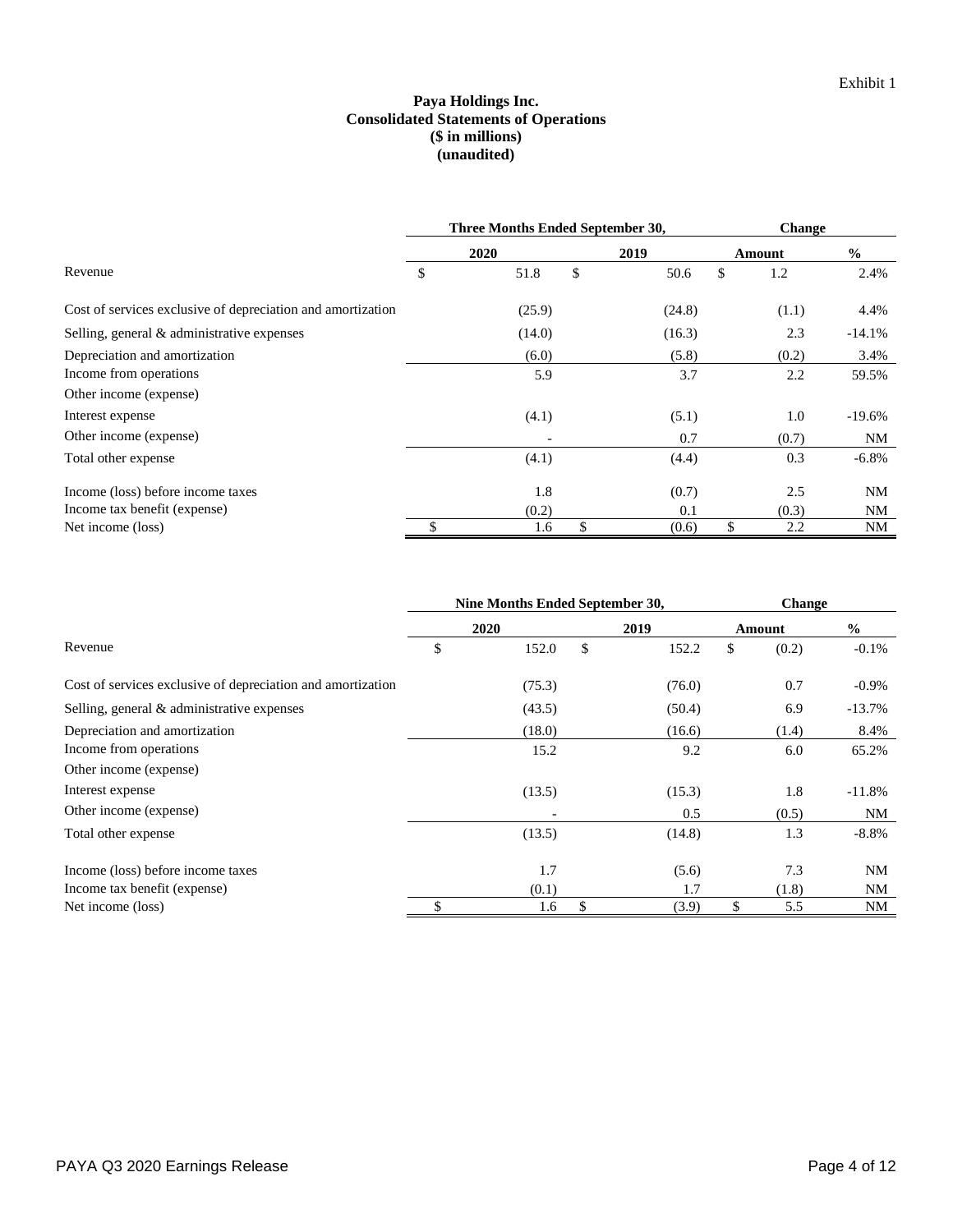#### **Paya Holdings Inc. Condensed Consolidated Balance Sheet Data (\$ in millions)**

|                                                             | September 30, |        | December 31, |        |  |
|-------------------------------------------------------------|---------------|--------|--------------|--------|--|
|                                                             | 2020          |        | 2019         |        |  |
| <b>Assets</b>                                               | (unaudited)   |        |              |        |  |
| Current assets:                                             |               |        |              |        |  |
| Cash and cash equivalents                                   | \$            | 32.3   | \$           | 26.0   |  |
| Trade receivables, net                                      |               | 18.7   |              | 15.2   |  |
| Receivable from parent                                      |               | 2.9    |              | 24.3   |  |
| Other current assets                                        |               | 7.7    |              | 3.1    |  |
| Funds held for clients                                      |               | 63.2   |              | 74.5   |  |
| Total current assets                                        | \$            | 124.8  | \$           | 143.1  |  |
| Noncurrent assets:                                          |               |        |              |        |  |
| Property and equipment, net and Other long-term assets      |               | 12.4   |              | 11.0   |  |
| Goodwill and Intangibles, net                               |               | 315.8  |              | 330.3  |  |
| <b>Total Assets</b>                                         | \$            | 453.0  | \$           | 484.4  |  |
| Liabilities and member's equity                             |               |        |              |        |  |
| Current liabilities:                                        |               |        |              |        |  |
| Trade payables                                              |               | 7.5    |              | 2.7    |  |
| Accrued and Other current liabilities                       |               | 13.9   |              | 15.4   |  |
| Accrued revenue share                                       |               | 8.2    |              | 7.6    |  |
| Client funds obligations                                    |               | 62.5   |              | 74.3   |  |
| Total current liabilities                                   | \$            | 92.1   | \$           | 100.0  |  |
| Noncurrent liabilities:                                     |               |        |              |        |  |
| Deferred tax liability, net and Other long-term liabilities |               | 25.5   |              | 25.8   |  |
| Long-term debt                                              |               | 220.5  |              | 224.2  |  |
| <b>Total liabilities</b>                                    | \$            | 338.1  | \$           | 350.0  |  |
| <b>Stockholders' Equity:</b>                                |               |        |              |        |  |
| Additional Paid-in-Capital                                  |               | 126.3  |              | 147.3  |  |
| Accumulated deficit                                         |               | (11.4) |              | (12.9) |  |
| <b>Total stockholders' equity</b>                           |               | 114.9  |              | 134.4  |  |
| Total liabilities and stockholders' equity                  | \$            | 453.0  | \$           | 484.4  |  |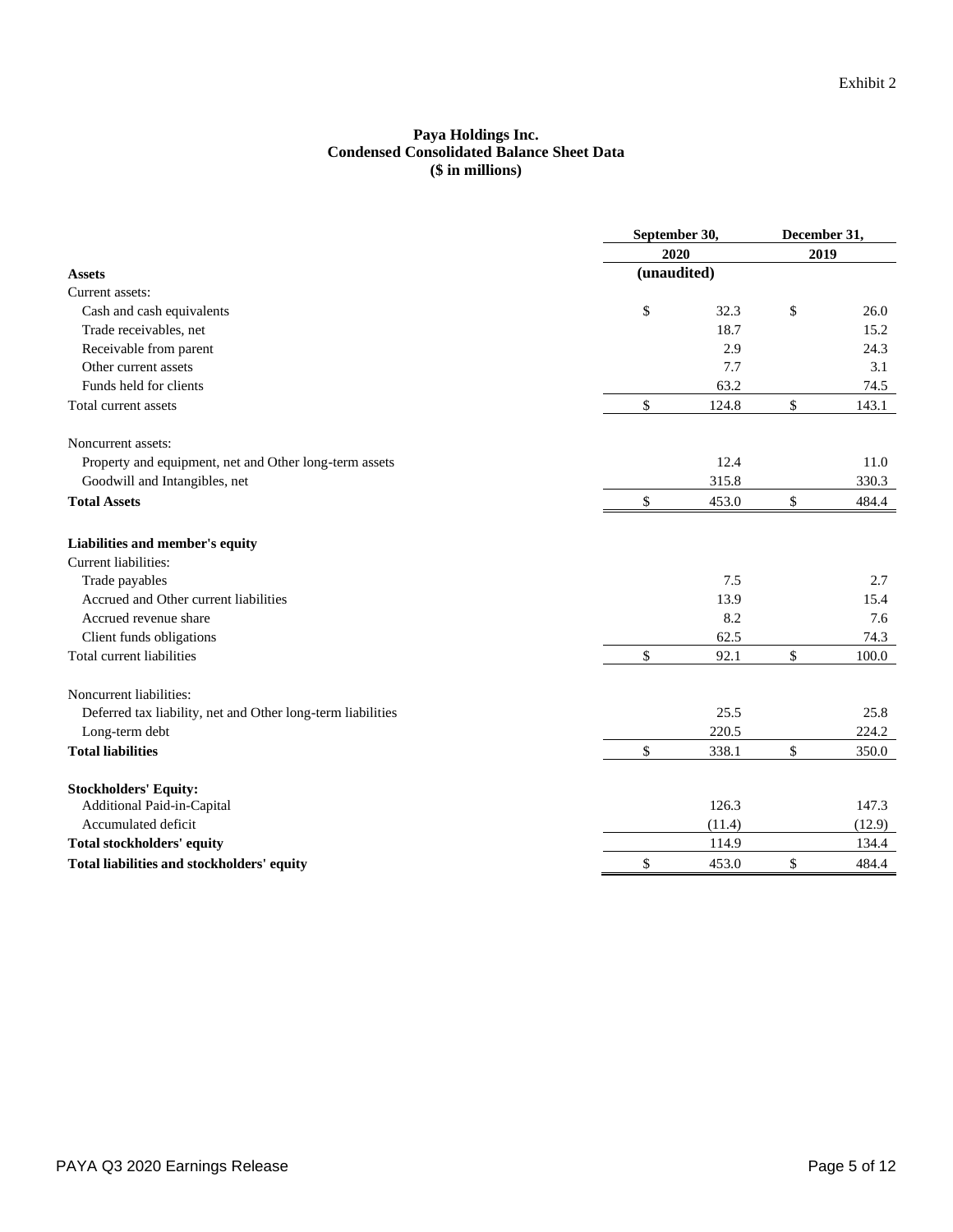### **Paya Holdings Inc. Condensed Consolidated Cash Flow Data (\$ in millions) (unaudited)**

|                                                                                 |     | <b>Nine Months Ended</b><br>September 30, | <b>Nine Months Ended</b><br>September 30,<br>2019 |       |
|---------------------------------------------------------------------------------|-----|-------------------------------------------|---------------------------------------------------|-------|
|                                                                                 |     | 2020                                      |                                                   |       |
| Cash and cash equivalents, beginning of period                                  | \$  | 26.0                                      | $\mathcal{S}$                                     | 14.2  |
| <b>CASH FLOW FROM OPERATING ACTIVITIES</b>                                      |     |                                           |                                                   |       |
| Net income, (loss)                                                              |     | 1.6                                       |                                                   | (3.9) |
| Adjustments                                                                     |     |                                           |                                                   |       |
| Depreciation & amortization expense                                             |     | 18.0                                      |                                                   | 16.6  |
| Deferred tax benefit                                                            |     | (0.4)                                     |                                                   | (9.1) |
| Other non-cash items                                                            |     | 3.1                                       |                                                   | 1.5   |
| Changes in operating assets and liabilities                                     |     | (6.0)                                     |                                                   | 11.7  |
| NET CASH PROVIDED BY OPERATING ACTIVITIES                                       |     | 16.3                                      |                                                   | 16.8  |
| <b>CASH FLOWS FROM INVESTING ACTIVITIES</b>                                     |     |                                           |                                                   |       |
| Purchases of property and equipment, net of impact of business acquisitions and |     |                                           |                                                   |       |
| Purchases of customer lists                                                     |     | (5.0)                                     |                                                   | (4.4) |
| <b>NET CASH USED IN INVESTING ACTIVITIES</b>                                    |     | (5.0)                                     |                                                   | (4.4) |
| <b>CASH FLOWS FROM FINANCING ACTIVITIES</b>                                     |     |                                           |                                                   |       |
| Other financing activities                                                      |     | (5.0)                                     |                                                   | (2.3) |
| <b>NET CASH USED IN FINANCING ACTIVITIES</b>                                    |     | (5.0)                                     |                                                   | (2.3) |
| Net change in cash and cash equivalents                                         |     | 6.3                                       |                                                   | 10.1  |
| Cash and cash equivalents, end of period                                        | \$. | 32.3                                      | S                                                 | 24.3  |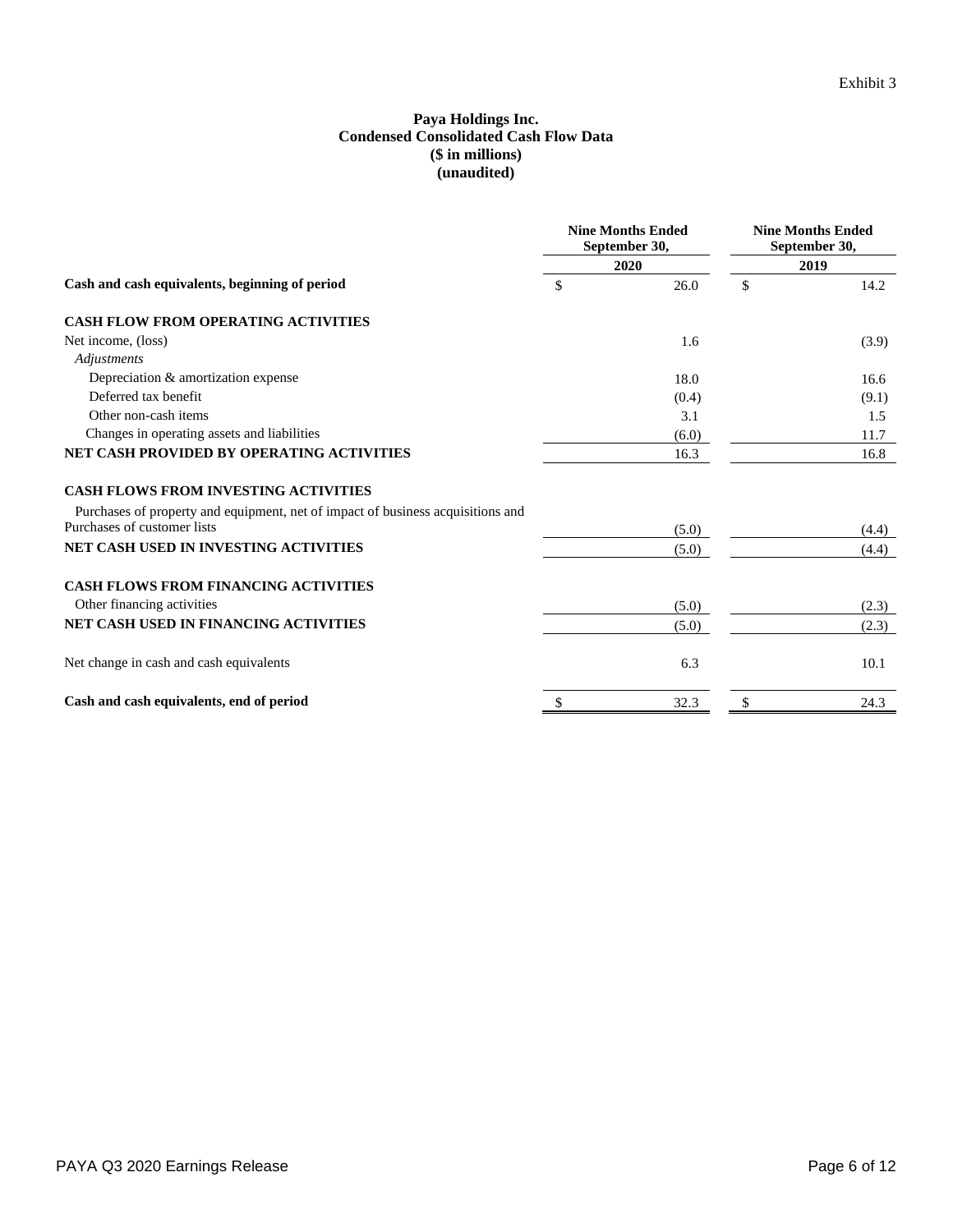#### **Paya Holdings Inc. Segment revenue, gross profit (revenue less cost of services excluding depreciation and amortization), gross profit margin (\$ in millions) (unaudited)**

|                             | Three months ended September 30, |    |       |    | <b>Change</b> |               |  |
|-----------------------------|----------------------------------|----|-------|----|---------------|---------------|--|
|                             | 2020                             |    | 2019  |    | Amount        | $\frac{0}{0}$ |  |
| <b>Integrated Solutions</b> |                                  |    |       |    |               |               |  |
| Segment revenue             | \$<br>30.4                       | \$ | 29.6  | \$ | 0.8           | 2.7%          |  |
| Segment gross profit        | \$<br>16.2                       | \$ | 16.0  | \$ | 0.2           | 1.3%          |  |
| Segment gross profit margin | 53.3%                            |    | 54.1% |    |               |               |  |
| <b>Payment Services</b>     |                                  |    |       |    |               |               |  |
| Segment revenue             | \$<br>21.4                       | \$ | 21.0  | \$ | 0.4           | 1.9%          |  |
| Segment gross profit        | \$<br>9.7                        | \$ | 9.8   | \$ | (0.1)         | $-1.0\%$      |  |
| Segment gross profit margin | 45.3%                            |    | 46.7% |    |               |               |  |

|                             | Nine months ended September 30, |    |       |    | <b>Change</b> |               |
|-----------------------------|---------------------------------|----|-------|----|---------------|---------------|
|                             | 2020                            |    | 2019  |    | Amount        | $\frac{0}{0}$ |
| <b>Integrated Solutions</b> |                                 |    |       |    |               |               |
| Segment revenue             | \$<br>89.9                      | \$ | 89.4  | \$ | 0.5           | $0.6\%$       |
| Segment gross profit        | \$<br>48.0                      | \$ | 46.8  | \$ | 1.2           | 2.6%          |
| Segment gross profit margin | 53.4%                           |    | 52.3% |    |               |               |
| <b>Payment Services</b>     |                                 |    |       |    |               |               |
| Segment revenue             | \$<br>62.1                      | \$ | 62.8  | \$ | (0.7)         | $-1.1\%$      |
| Segment gross profit        | \$<br>28.7                      | \$ | 29.3  | \$ | (0.6)         | $-2.0\%$      |
| Segment gross profit margin | 46.2%                           |    | 46.7% |    |               |               |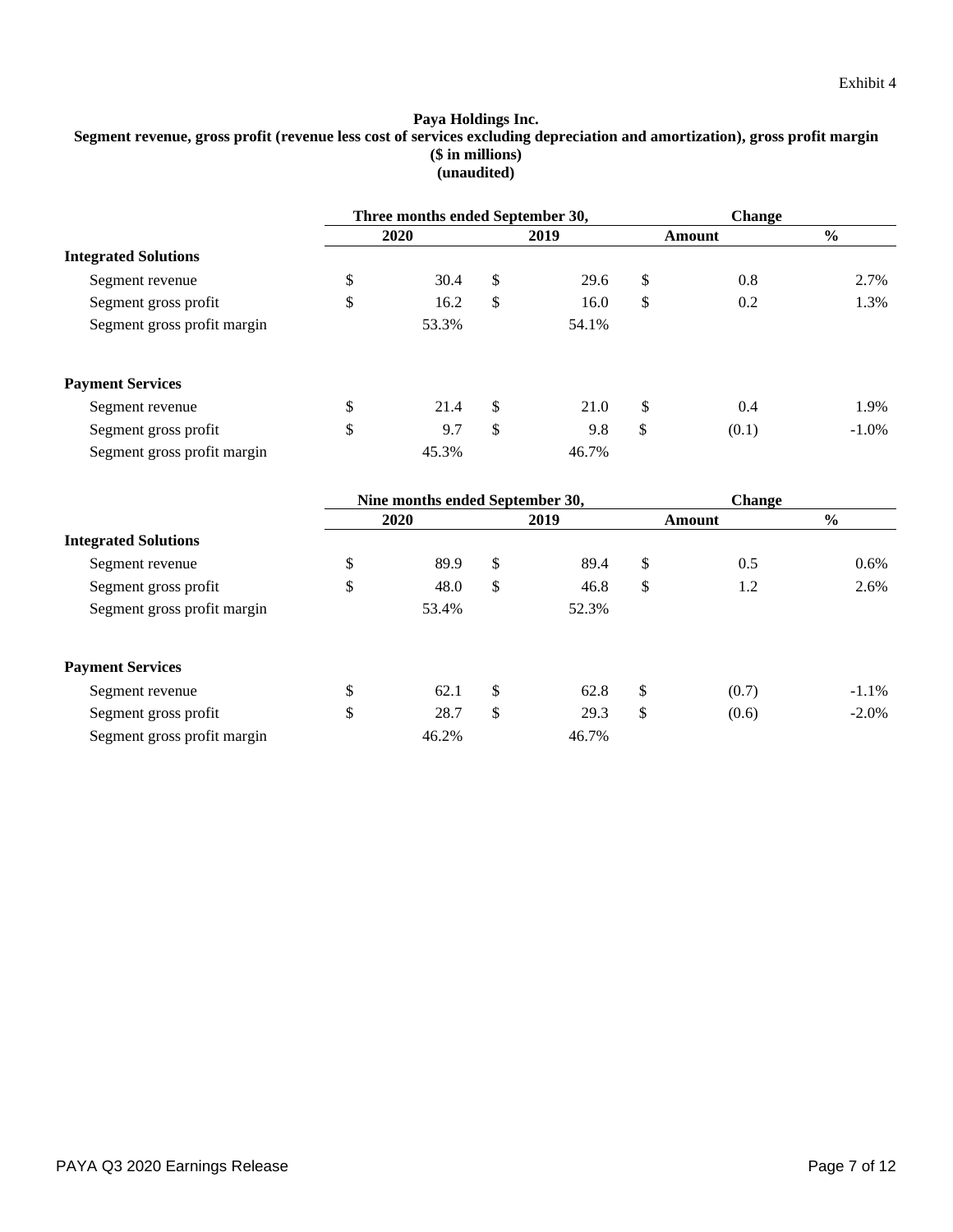# **Paya Holdings Inc. Reconciliation of Net income, (loss) to EBITDA and Adjusted EBITDA (\$ in millions) (unaudited)**

|                               |     | For the three months ended September 30, |               |       |
|-------------------------------|-----|------------------------------------------|---------------|-------|
|                               |     | 2020                                     |               | 2019  |
| Net income (loss)             |     | \$<br>1.6                                | $\mathcal{S}$ | (0.6) |
| Depreciation & amortization   |     | 6.0                                      |               | 5.8   |
| Tax benefit                   |     | 0.2                                      |               | (0.1) |
| Interest and other expense    |     | 4.1                                      |               | 4.4   |
| <b>EBITDA</b>                 |     | \$<br>11.9                               | <sup>\$</sup> | 9.5   |
| Transaction-related expenses  | (a) | 0.5                                      |               |       |
| Stock based compensation      | (b) | 0.4                                      |               | 0.5   |
| Restructuring costs           | (c) | 0.1                                      |               | 1.2   |
| Discontinued IT service costs | (d) |                                          |               | 0.6   |
| Management fees and expenses  | (e) | 0.3                                      |               | 0.3   |
| Other costs                   | (g) | 0.3                                      |               | 0.1   |
| Total adjustments             |     | 1.6                                      |               | 2.7   |
| <b>Adjusted EBITDA</b>        |     | \$<br>13.5                               | \$            | 12.2  |
| Adjusted EBITDA Margin        |     | 26.1%                                    |               | 24.1% |

|                               |     | For the nine months ended September 30, |    |       |  |
|-------------------------------|-----|-----------------------------------------|----|-------|--|
|                               |     | <b>2020</b>                             |    | 2019  |  |
| Net income (loss)             |     | \$<br>1.6                               | \$ | (3.9) |  |
| Depreciation & amortization   |     | 18.0                                    |    | 16.6  |  |
| Tax benefit                   |     | 0.1                                     |    | (1.8) |  |
| Interest and other expense    |     | 13.4                                    |    | 14.8  |  |
| <b>EBITDA</b>                 |     | 33.1                                    |    | 25.7  |  |
| Transaction-related expenses  | (a) | 0.9                                     |    | 4.1   |  |
| Stock based compensation      | (b) | 1.1                                     |    | 1.1   |  |
| Restructuring costs           | (c) | 1.3                                     |    | 3.0   |  |
| Discontinued IT service costs | (d) |                                         |    | 2.0   |  |
| Management fees and expenses  | (e) | 0.9                                     |    | 0.8   |  |
| Sage carve-out expenses       | (f) |                                         |    | 0.9   |  |
| Other costs                   | (g) | 1.0                                     |    | 0.2   |  |
| Total adjustments             |     | 5.2                                     |    | 12.1  |  |
| <b>Adjusted EBITDA</b>        |     | \$<br>38.3                              | \$ | 37.8  |  |
| Adjusted EBITDA Margin        |     | 25.2%                                   |    | 24.8% |  |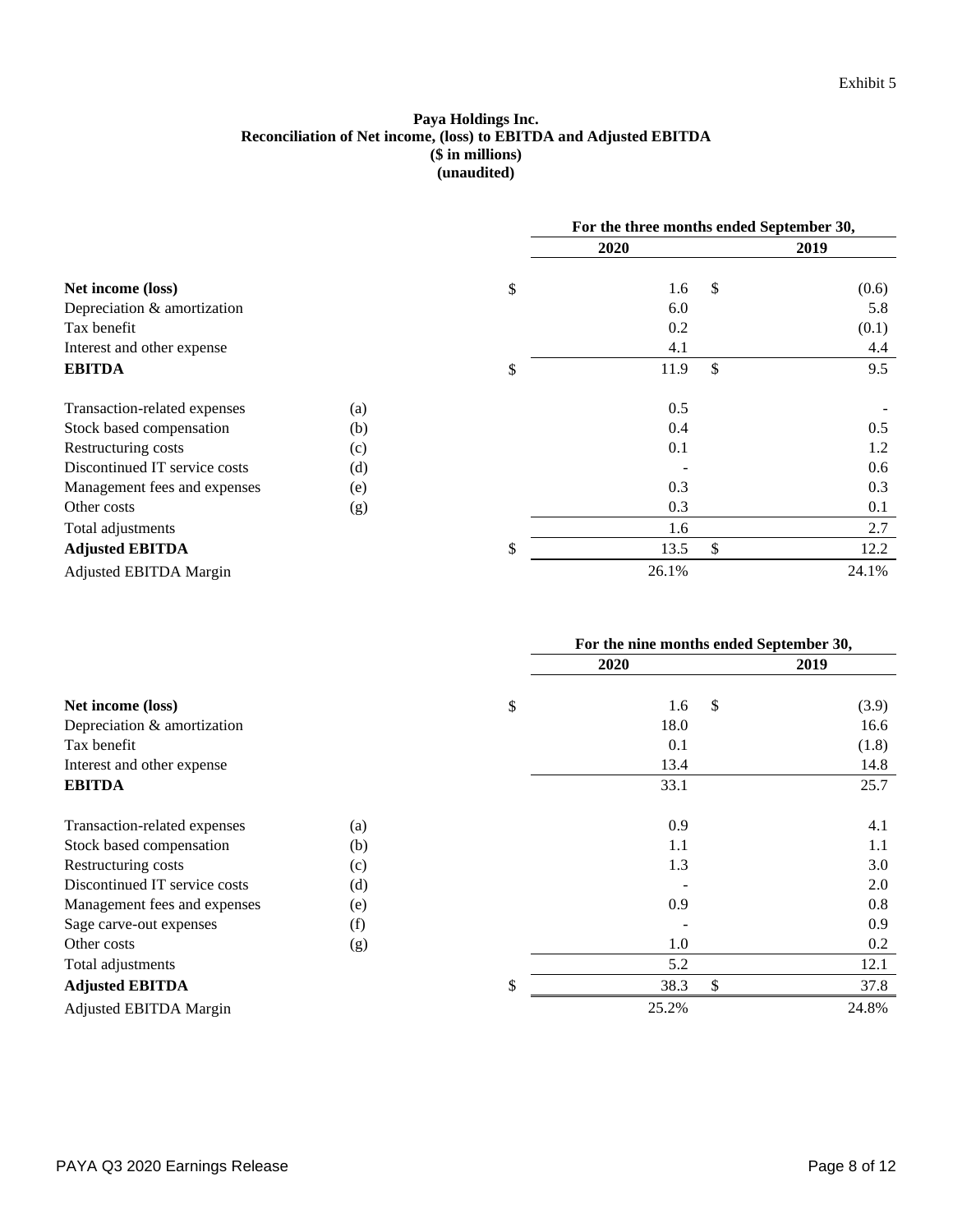#### **Paya Holdings Inc. Reconciliation of Net income, (loss) to EBITDA and Adjusted EBITDA Definitions**

- (a) Represents professional service fees related to business combinations such as legal fees, consulting fees, accounting advisory fees, and other costs.
- (b) Represents non-cash charges associated with stock-based compensation expense, which has been, and will continue to be for the foreseeable future, a significant recurring expense in our business and an important part of our compensation strategy.
- (c) Represents costs associated with restructuring plans designed to streamline operations and reduce costs including costs associated with the relocation of headquarters from Reston, VA to Atlanta, GA and certain staff restructuring charges, including severance.
- (d) Represents costs incurred to retire certain tools, applications and services that are no longer in use.
- (e) Represents advisory fees associated with the former owner that we will not be required to pay post public transaction.
- (f) Expenses related to carving out the entity from former Corporate owner Sage PLC including rebranding, technology implementation, consulting and transitional service agreement expenses.
- (g) Represents non-operational gains or losses, non-standard project expense, non-operational legal expense and other.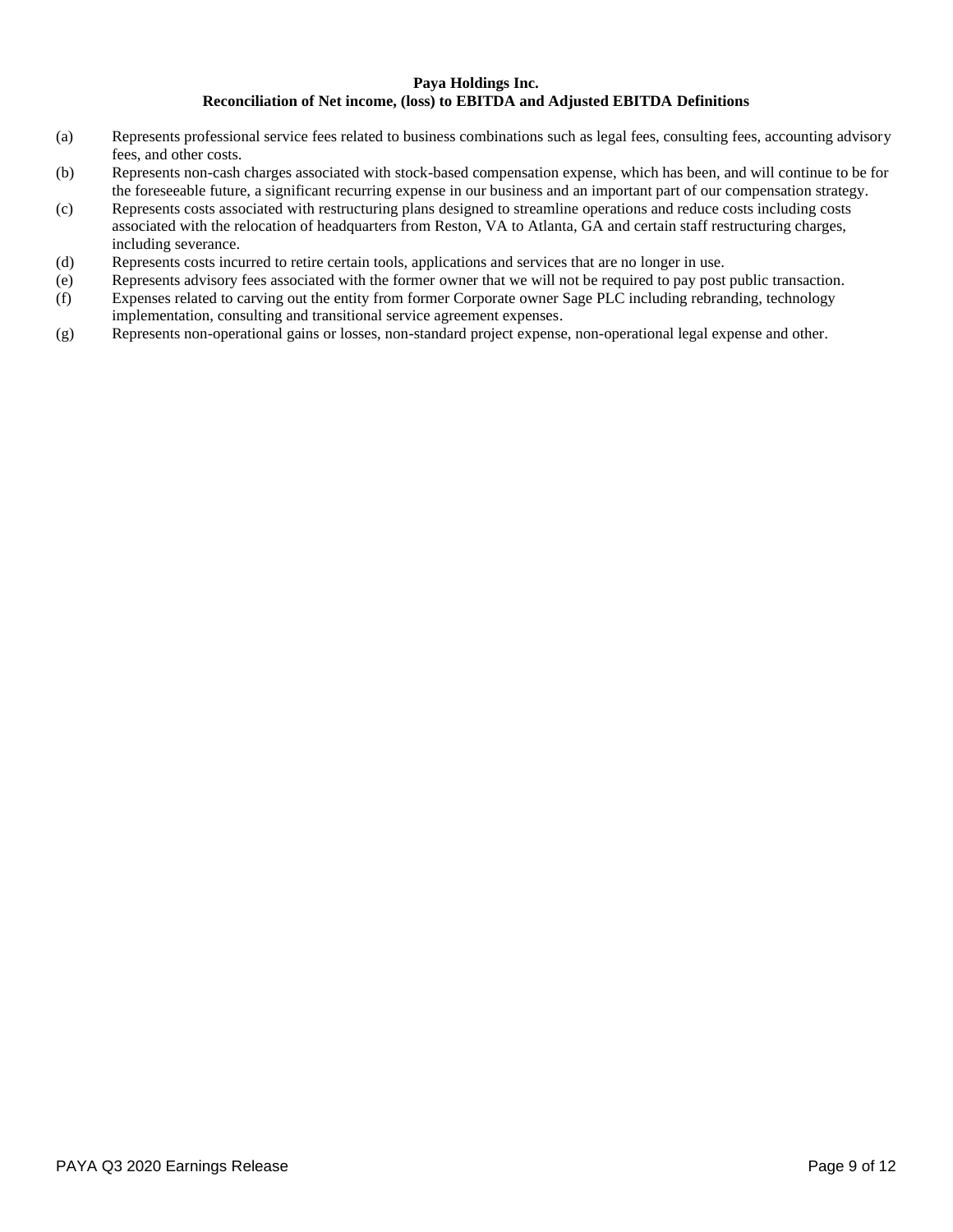# **Paya Holdings Inc. Reconciliation of Net income, (loss) to Adjusted Net Income (\$ in millions) (unaudited)**

|                               |     | For the three months ended September 30, |      |       |
|-------------------------------|-----|------------------------------------------|------|-------|
|                               |     | 2020                                     |      | 2019  |
| Net income (loss)             |     | \$<br>1.6                                | - \$ | (0.6) |
| Amortization add back         | (a) | 5.0                                      |      | 4.9   |
| Transaction-related expenses  | (b) | 0.5                                      |      |       |
| Stock based compensation      | (c) | 0.4                                      |      | 0.5   |
| Restructuring costs           | (d) | 0.1                                      |      | 1.2   |
| Discontinued IT service costs | (e) |                                          |      | 0.6   |
| Management fees and expenses  | (f) | 0.3                                      |      | 0.3   |
| Other costs                   | (h) | 0.3                                      |      | 0.1   |
| Total adjustments             |     | 6.6                                      |      | 7.6   |
| <b>Adjusted Net Income</b>    |     | \$<br>8.2                                | \$   | 7.0   |

|                               |     | For the nine months ended September 30, |               |       |
|-------------------------------|-----|-----------------------------------------|---------------|-------|
|                               |     | 2020                                    |               | 2019  |
| Net income (loss)             |     | \$<br>1.6                               | $\mathcal{S}$ | (3.9) |
| Amortization add back         | (a) | 15.1                                    |               | 14.7  |
| Transaction-related expenses  | (b) | 0.9                                     |               | 4.1   |
| Stock based compensation      | (c) | 1.1                                     |               | 1.1   |
| Restructuring costs           | (d) | 1.3                                     |               | 3.0   |
| Discontinued IT service costs | (e) |                                         |               | 2.0   |
| Management fees and expenses  | (f) | 0.9                                     |               | 0.8   |
| Sage carve-out expenses       | (g) |                                         |               | 0.9   |
| Other costs                   | (h) | 1.0                                     |               | 0.2   |
| Total adjustments             |     | 20.3                                    |               | 26.8  |
| <b>Adjusted Net Income</b>    |     | \$<br>21.9                              | \$            | 22.9  |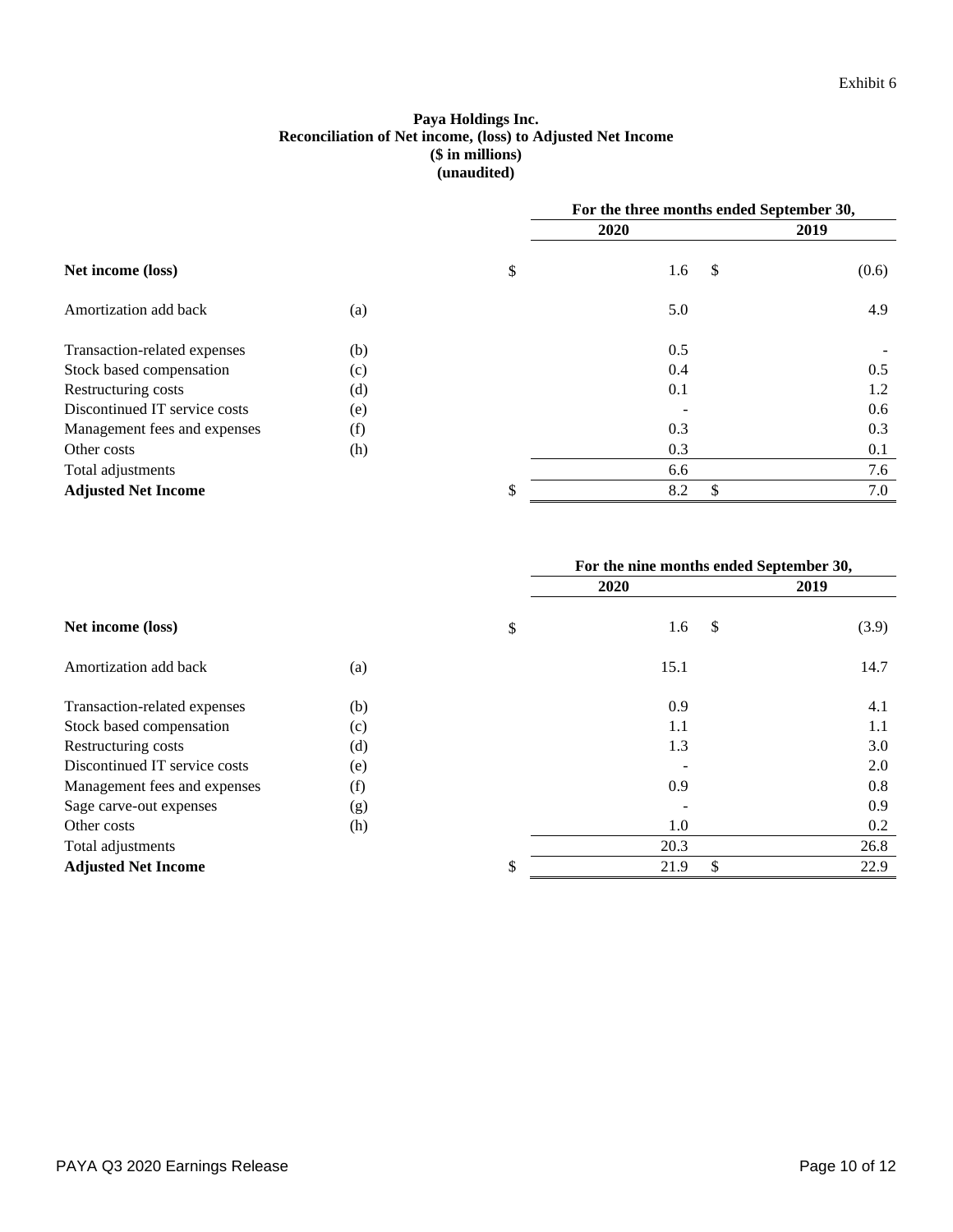#### **Paya Holdings Inc. Reconciliation of Net income, (loss) to Adjusted Net Income Definitions**

- (a) Represents acquisition related amortization expense.
- (b) Represents professional service fees related to business combinations such as legal fees, consulting fees, accounting advisory fees, and other costs.
- (c) Represents non-cash charges associated with stock-based compensation expense, which has been, and will continue to be for the foreseeable future, a significant recurring expense in our business and an important part of our compensation strategy.
- (d) Represents costs associated with restructuring plans designed to streamline operations and reduce costs including costs associated with the relocation of headquarters from Reston, VA to Atlanta, GA and certain staff restructuring charges, including severance.
- (e) Represents costs incurred to retire certain tools, applications and services that are no longer in use.
- (f) Represents advisory fees associated with the former owner that we will not be required to pay post public transaction.
- (g) Expenses related to carving out the entity from former Corporate owner Sage PLC including rebranding, technology implementation, consulting and transitional service agreement expenses.
- (h) Represents non-operational gains or losses, non-standard project expense, non-operational legal expense and other.